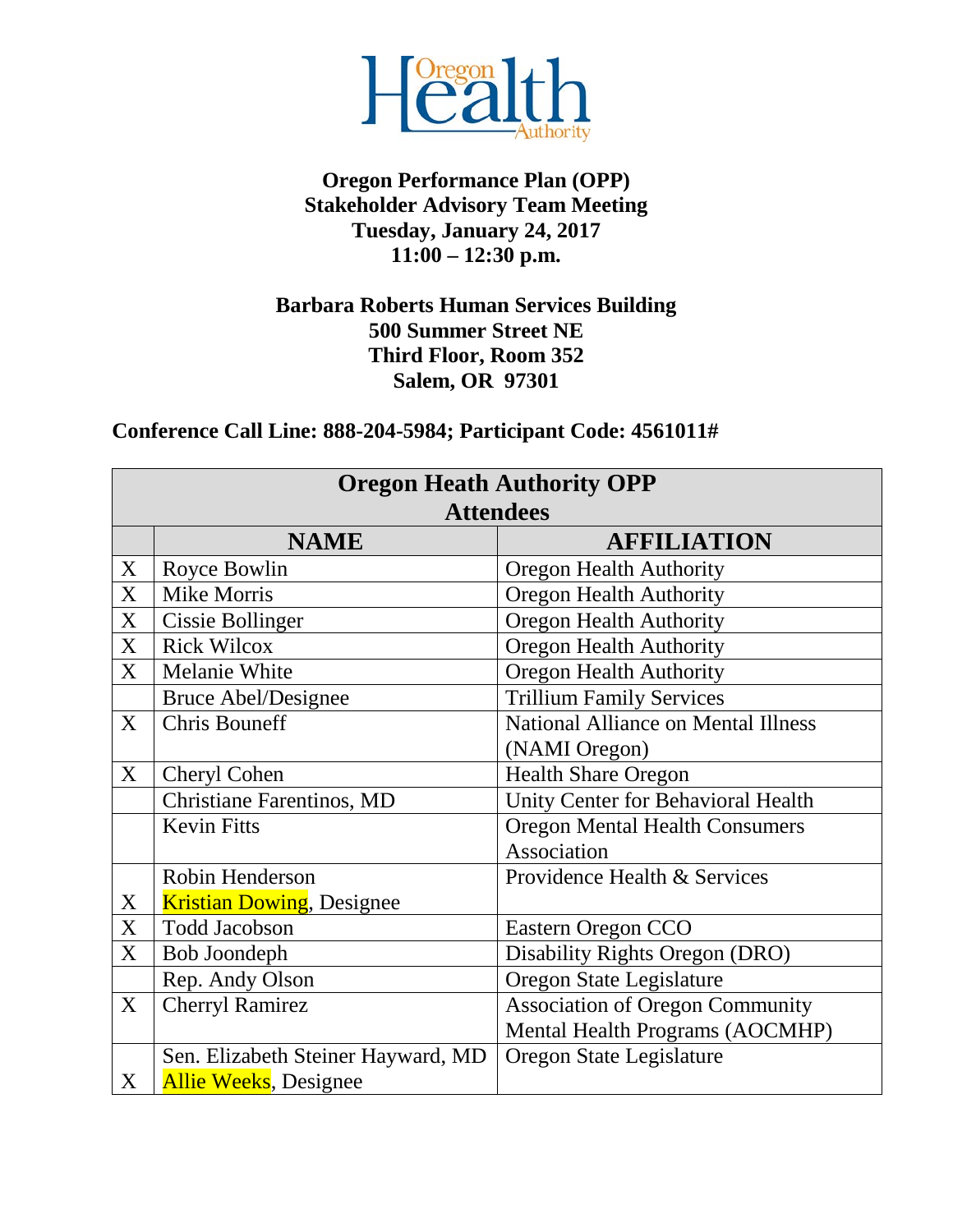| <b>Chair Person: Royce Bowlin, OHA Behavioral Health Director</b> |                                       |                    |                                                                       |
|-------------------------------------------------------------------|---------------------------------------|--------------------|-----------------------------------------------------------------------|
| <b>TIME</b>                                                       | <b>AGENDA</b>                         |                    | <b>RESPONSIBLE   DOCUMENTS /</b>                                      |
|                                                                   |                                       |                    | <b>LINKS</b>                                                          |
| $11:00 - 11:05$                                                   | Introductions                         | Royce Bowlin       |                                                                       |
| $11:05 - 11:20$                                                   | High Level<br>Introduction to the OPP | <b>Mike Morris</b> | Oregon<br>Performance<br>Plan Webpage<br>$\mathop{\rm link}\nolimits$ |

**Q.** Is the reporting of data important to review (CCO/CMHPs) before going to USDOJ?

**A.** *We spend a great deal of time vetting internally and will look for other opportunities to share and vet the data.*

**Q.** When will the collaboration with AOCMHP and the Sheriffs Association begin?

**A.** *Chris Christy made connections with the criminal justice system and was working on a work plan. We are recruiting for that position and working on an intermediate plan.*

**Q.** Is the OPP connected to the Behavioral Health Collaborative (BHC)? **A.** *The work is separate but we view the work in the BHC as the foundation for the OPP. The OPP focused on the subpopulation of SPMI and the BHC is broader.*

**Q.** Is the Oregon Performance Plan (OPP) going to be connected at all to what's happening in the Behavioral Health Collaborative (BHC) or are those sitting separately?

**A.** *Yes and no. The work is kind of separate, but we view the work that is in the BHC as foundational to the work we need to do in the OPP. Because the OPP is for the most part is focused on individuals with Serious and Persistent Mental Illness (SPMI). It's a sub-population, so we want to focus on that population in the BHC.*

**Q.** How will this group link to what's happening at the Oregon State Legislature with federal developments and the financing that you need?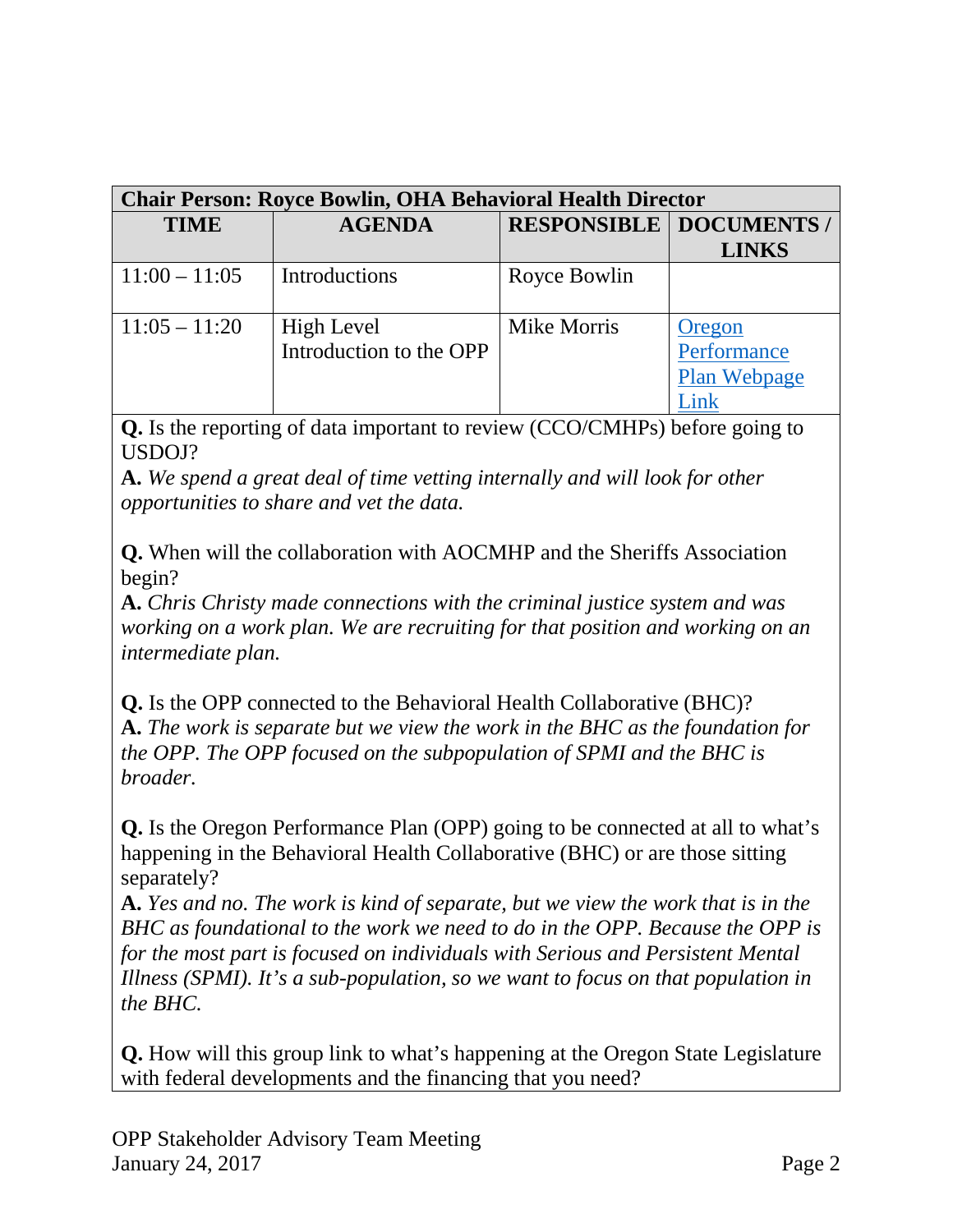**A.** *Those are challenges and it's a changing landscape here internally in Oregon and also at the federal level. Our task is to remind everyone as we look at impacts and we have to make decisions regarding our budget, we remind people of our obligation un the OPP.*

**Q.** Will we as a group know what the essential "packages" are? Some of us advocate at the Capitol and knowing how certain types of decisions will affect your ability to carry this out would be important.

**A.** *I prepared a document and met with the CEOs of the CCOs who were wanting to know about the OPP and how it was being financed, so over the last two full legislative sessions, we have had significant investments in the community mental health system. Also with regard to the OPP, you will see that those investments line up with the focus areas, so those were intentional and we have been working on building the financing for the things that we are doing over the last two biennium. There are still some areas that still need further financing. I will send this document out to the group. It will let you know kind of how things that have been tied together regarding our funding and financing strategies, but there is more yet to be done. I will look at a way for us to highlight those things that are yet to be decided on, so those of you who do advocacy work can understand what it is that we are hoping for and pushing and where to line up.*

| $11:20 - 11:30$ | <b>Project Governance</b> | Cissie Bollinger | PDF<br>$\mathbb{A}^{\prime}$           |
|-----------------|---------------------------|------------------|----------------------------------------|
|                 |                           |                  | USDOJ Project<br>Goverance Flowchart I |

**Q.** Are we able to see the Implementation Plans?

**A.** *Yes. At our next meeting in March, we are planning to have our consultant Pam Hyde there and the Implementation Plans should be available for you then. We will figure out how that fits into the meeting, or if it's just that we provide those to you. We are not necessarily posing them on the Internet. They are very detailed in terms of the action steps, but we can take a look at a possible version of that with the strategies that we can post.*

**Q.** Even though the Implementation Plans are focused on adults, will they be applicable to the lifespan beyond this specific population?

**A.** *Yes. One of the things we are trying to is infuse these into the work here at OHA, so that it's not a separate one-off project, but how we are serving this population, so if we are doing something that impacts another area, there should*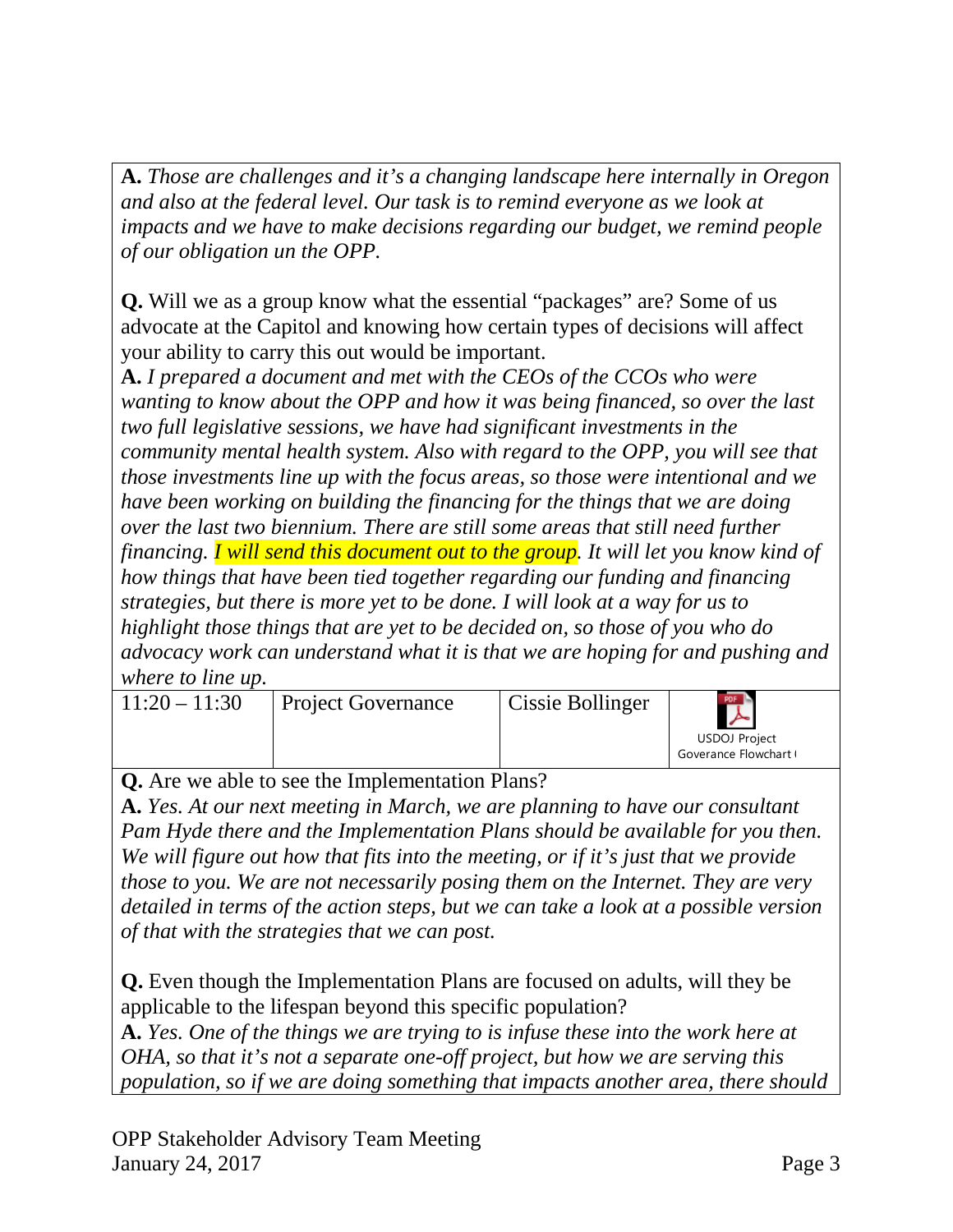*be some synergy around that. We are stressing infusion to the way we do business here. We will bring you the Implementation Plans as they pertain to the OPP.*

**Q.** Is the first data pull about baseline data?

**A.** *The first report we will have out to USDOJ by the end of this month and has the baseline. It's a lot about the data specification, and then we are getting into the metrics and providing baseline data. We have agreed upon with Pam Hyde to use the end of 2015 data as our baseline. In some cases, the baseline is important, because you will improve this metric by ten percent. You have a target, but it is a specific number target, so the baseline give you a sense of how far we have to go. In the specifications there is a one-year rolling month, or it is the end of the quarter, so there will be a difference in terms of what data is pulled, but it will be spelled out in the report will help clarify that.*

|                 |                           | $\bm{\nu}$ $\bm{\nu}$ |                                                    |
|-----------------|---------------------------|-----------------------|----------------------------------------------------|
| $11:30 - 11:40$ | <b>Reporting Timeline</b> | Mike Morris           | 10.17.16 OPP Data<br>Processing Cycle in Ex        |
|                 |                           |                       | PDF<br>10.17.16 OPP Qtly<br>Reporting Cycle in Exc |

**Q.** Can you talk about the consultant's biennial report and how that all fits into this?

**A.** *We are responsible for reporting data quarterly every six months along with a narrative report about our data. It will be specifically about the data and maybe some things that impact the data, so our report would not discuss the different processes going on. Our consultant Pam Hyde is responsible for creating a report every six months to USDOJ and everybody else regarding our progress, so she currently is working on her first semi-annual report, which will be around our compliance. The reporting goes through December 2019 due to the lag in data collecting and reporting.*

**Q.** Can you talk about the scheduled meetings in relation to the reporting cycle. I see we meet again in March. You have data not transmitted until April, and we will be in "no man's land" in May where you can look back at what you transmitted in April, but looking forward to July…What do you anticipate us discussing?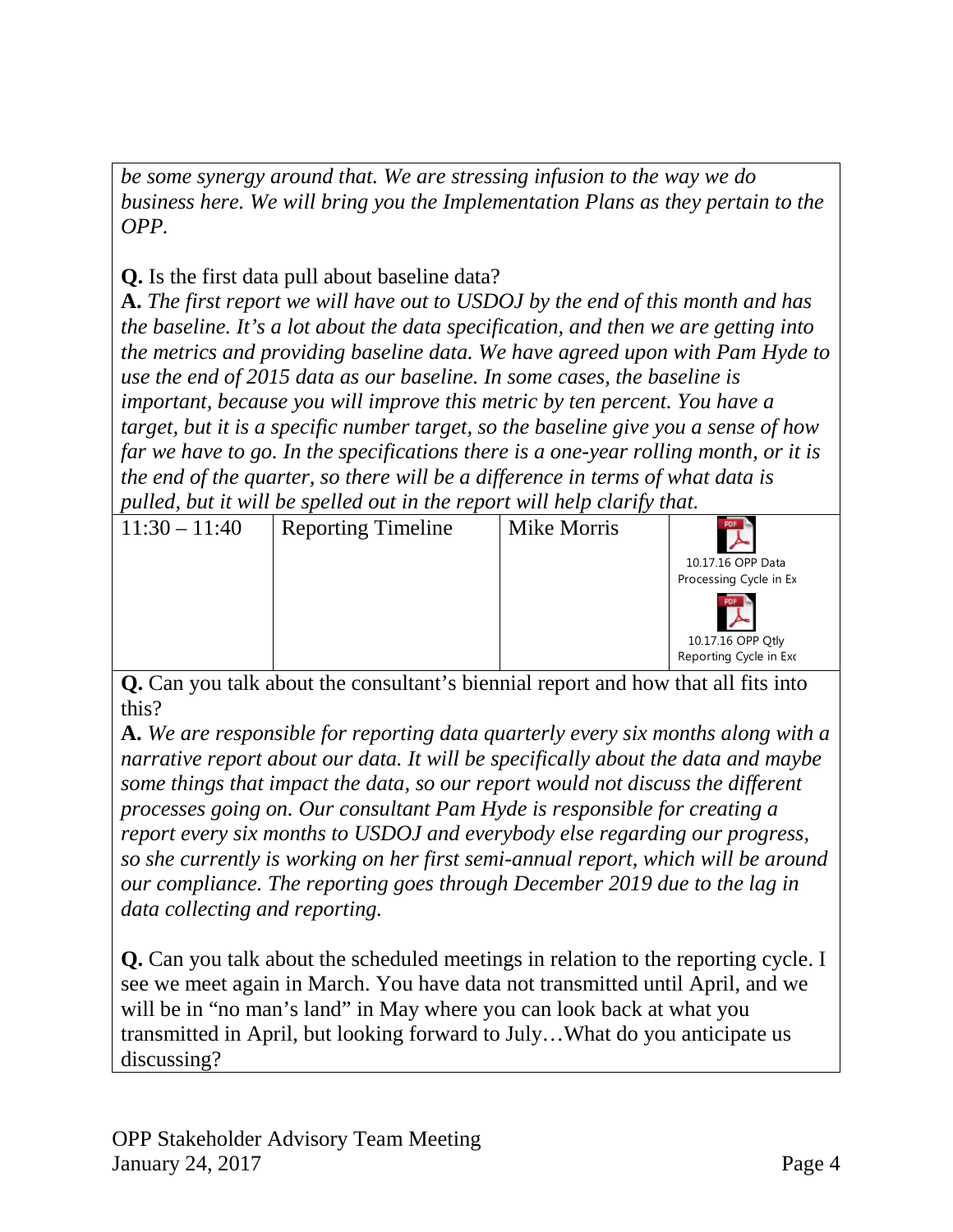**A.** W*e designed this meeting to be every other month with Olmstead Stakeholder Advisory Team meetings in between, which hasn't been initiated yet. Those will start in April. This schedule doesn't really bump up against the data reporting, because we have ten implementation plans, and we will always need to look at the strategies, and even if we have the data before, we will not likely, in one meeting, get through all ten strategies. There is a lot of ongoing work rather than just reflective of the last report. At some point you will have a look at both the data and the report.*

**Q.** What does the Olmstead Stakeholder Advisory Team do?

**A.** *The Olmstead Plan is taking into account some of the things in the OPP, Block Grant, and some additional things. As that is further developed, the Olmstead Plan will be looking at those things in addition to what's here. It's going to include members of the Housing and Olmstead Subcommittee of AMHPAC, but it's going to be expanded to include providers and get more diversity of comment as we draft and roll out our Olmstead Plan. Some of the cross over might be for example: if they are taking a look at something Olmstead related, and there are also connections to the OPP, there would be some sharing of ideas.*

**Q.** Is there going to be another group in addition to the subcommittee? **A.** *Yes. We will monitor this to make sure it makes sense.*

| $11:40 - 11:55$ | <b>OPP</b> Stakeholder<br><b>Advisory Team Charter</b> | Mike Morris | PDF.<br>12.16.16 OPP<br>Stakeholder Advisory |
|-----------------|--------------------------------------------------------|-------------|----------------------------------------------|
|-----------------|--------------------------------------------------------|-------------|----------------------------------------------|

**Q.** How do you envision how this team will influence those others so it will take feedback from this group as we review data and will kind of filter up back to the other groups?

**A.** *If you look at the Charter, the scope of the work. In our previous Stakeholder Advisory Team meeting, we were still trying to figure out and validate the data. We now have an understanding of the data. All the players at the table who are currently here, also had a role in negotiating the agreement. We don't expect that this group will have to validate the data, but the data will be in front of this group as a way to identify trends and determine if the trajectory is good for meeting the outcome of the target or if it is moving in a way that we want the system to move. We will be asking this group to identify trends, review and evaluate the strategies identified in the OPP Implementation Plans. The leads in*